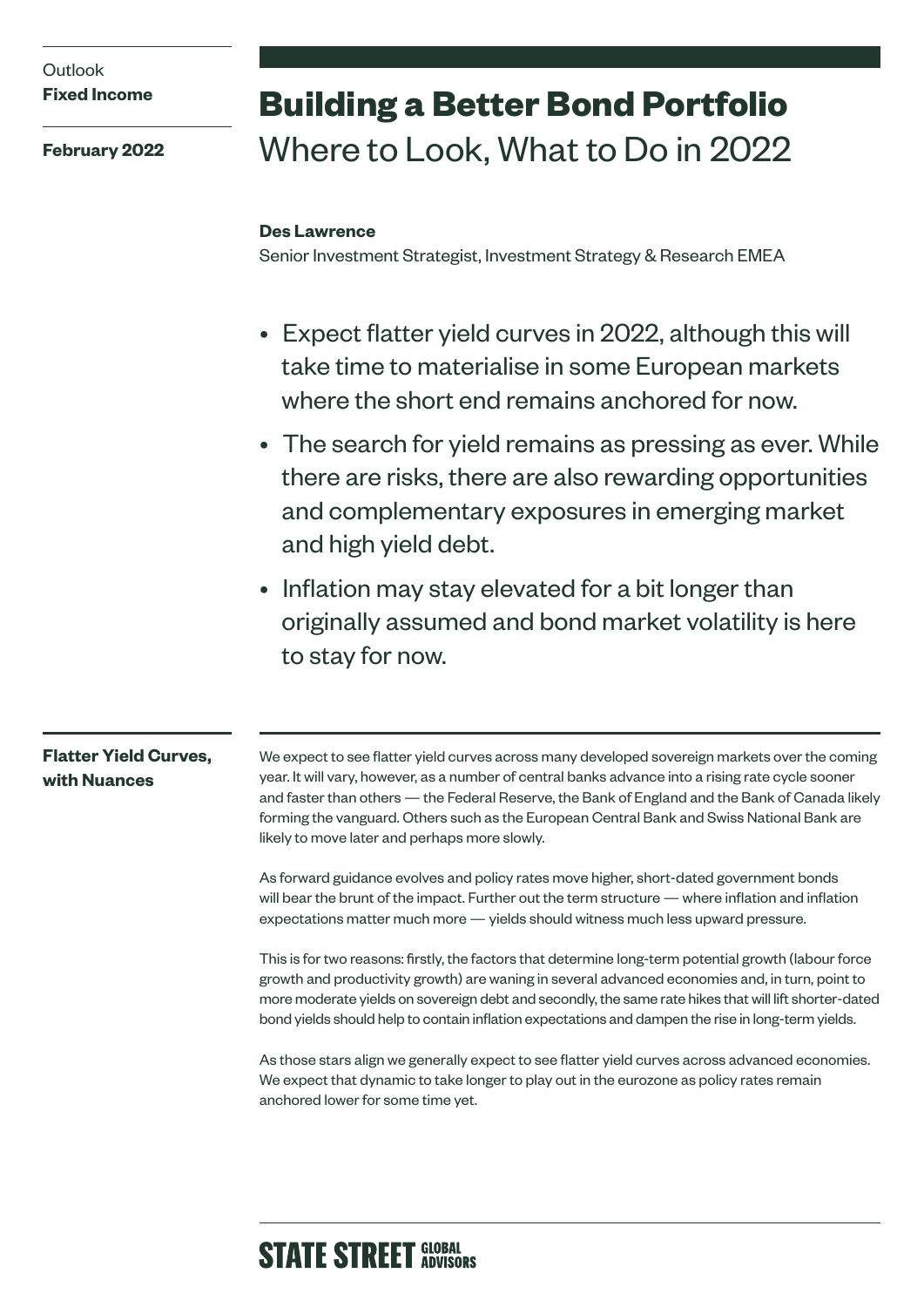## **The Effects of Flatter Yield Curves**

A flattening of the yield curve has already been underway over the past year in some markets as tapering of bond purchases and a policy rate lift-off has been priced into the short and intermediate part of the yield curve, while the longer end has remained relatively stable after the first quarter's sell-off. While that rise in yield has delivered modest capital losses for investors it has also reset some yields to more attractive levels.



Source: Bloomberg L.P., State Street Global Advisors. As at dates shown.

For example, UK sovereign investors can now achieve a yield of over 1.0% in their domestic market while their US, Canadian and Australian counterparts can capture yields of around 1.5% — more than double the level available a year ago. All very welcome and further flattening of yield curves will bring more relief though it may still not be enough, given how modest the absolute numbers are.

The evolving market cycle may mean bond investors demand more than safe-haven status from their holdings — yield and diversification are still key in meeting obligations and cashflows. This is painfully true across much of Europe.

Eurozone, and especially Bund, investors have seen little improvement in available yield and, as noted, a remedy in terms of a flatter curve may be some time off still. The issue is compounded by a steadily rising term to maturity and duration in many markets as governments have taken advantage of ultra-cheap borrowing cost for longer terms. Investors are still at the receiving end of a very poor deal — wafer-thin yields for greater sensitivity to curve movements!



- US Treasury Curve 12/31/21
- **I** US Treasury Curve 12/31/20
- German Sovereign Curve 12/31/21
- **T** German Sovereign Curve 12/31/20
- United Kingdom Sovereign Curve 12/31/21
- **I** United Kingdom Sovereign Curve 12/31/20
- Canada Sovereign Curve 12/31/21
- **Canada Sovereign Curve** 12/31/20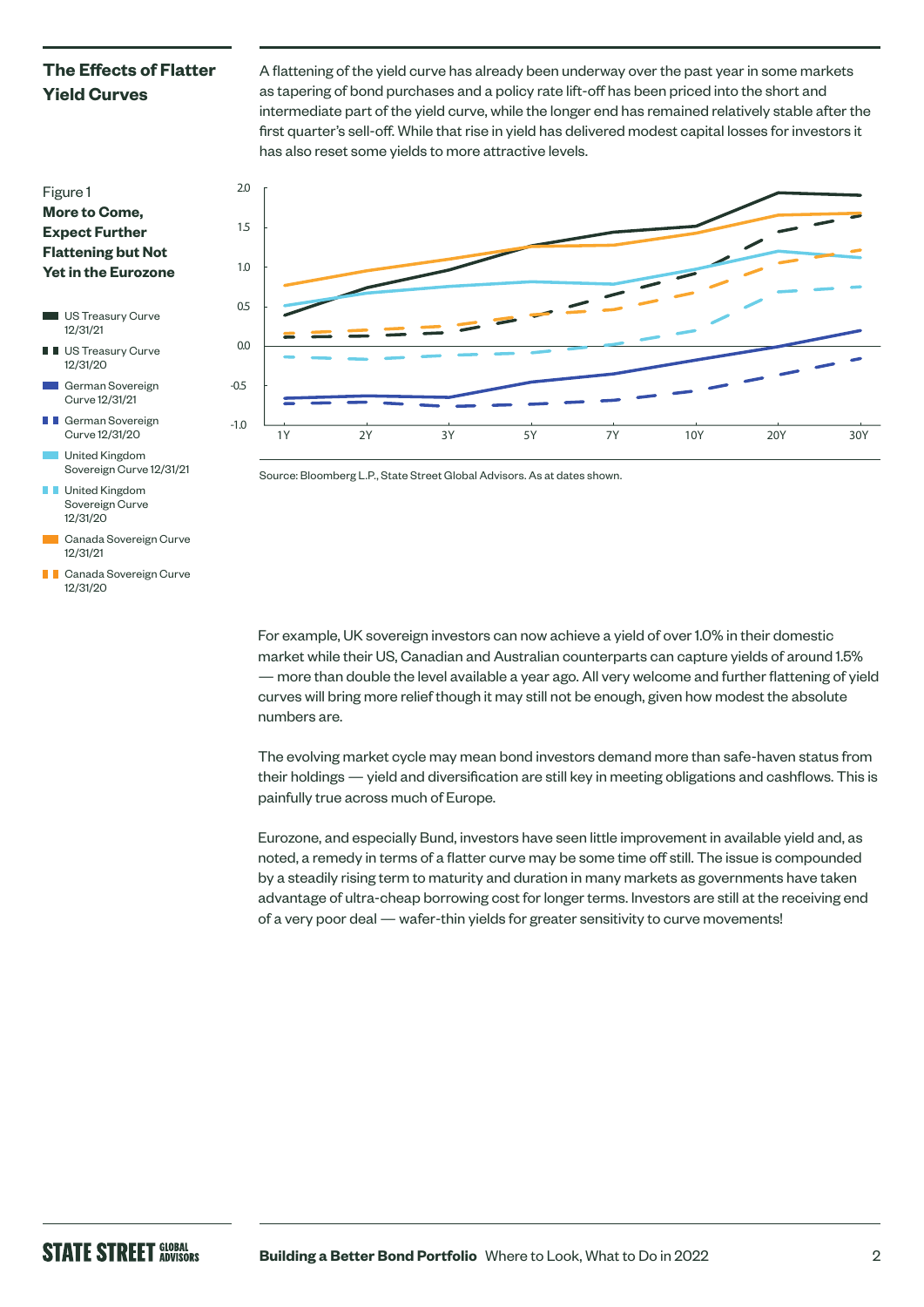## **The Big Question – Inflation?**

Probably the most critical aspect of our outlook for fixed income hinges around the medium- and long-term prospects for inflation. Highly supportive fiscal plans, enormous amounts of pent-up savings and supply bottlenecks have combined to form a powerful inflationary impulse.

The question is whether this gets embedded into inflation expectations and wage-setting processes ie becomes more enduring. Given the inevitable parsing of central bank rhetoric the term "transitory" has been side-lined and we need to judge for ourselves if and when inflation might wash through the system.

We believe it will wane in many economies  $-$  though not without some volatility  $-$  as we move through the second half of the year. The market also sees the inflation dynamic as one that washes out, albeit not as soon as everyone had expected. The chart below shows market expectations for 5-year inflation five years from now. It therefore looks out beyond the short-term noise that we've seen in recent months and focuses more on the medium term ie the horizon that interests central banks.

These forward expectations have risen significantly since the onset of the pandemic, reflecting the strong rebound in activity. Despite the perfect storm of inflationary factors the market still expects inflation five years out to be more tame than it was in the boom years leading up to the 2008/2009 Global Financial Crisis.

So, with some sensible caveats and a good dollop of pandemic-induced humility around known and unknown unknowns we expect the price rises to wash out in time. A moderating inflation dynamic and credible central bank response help underpin our expectations of flatter yield curves this year.



Source: Bloomberg L.P. Weekly data from 3 Nov 2006 to 14 Jan 2022.

#### Figure 2 **Inflation Expectations**

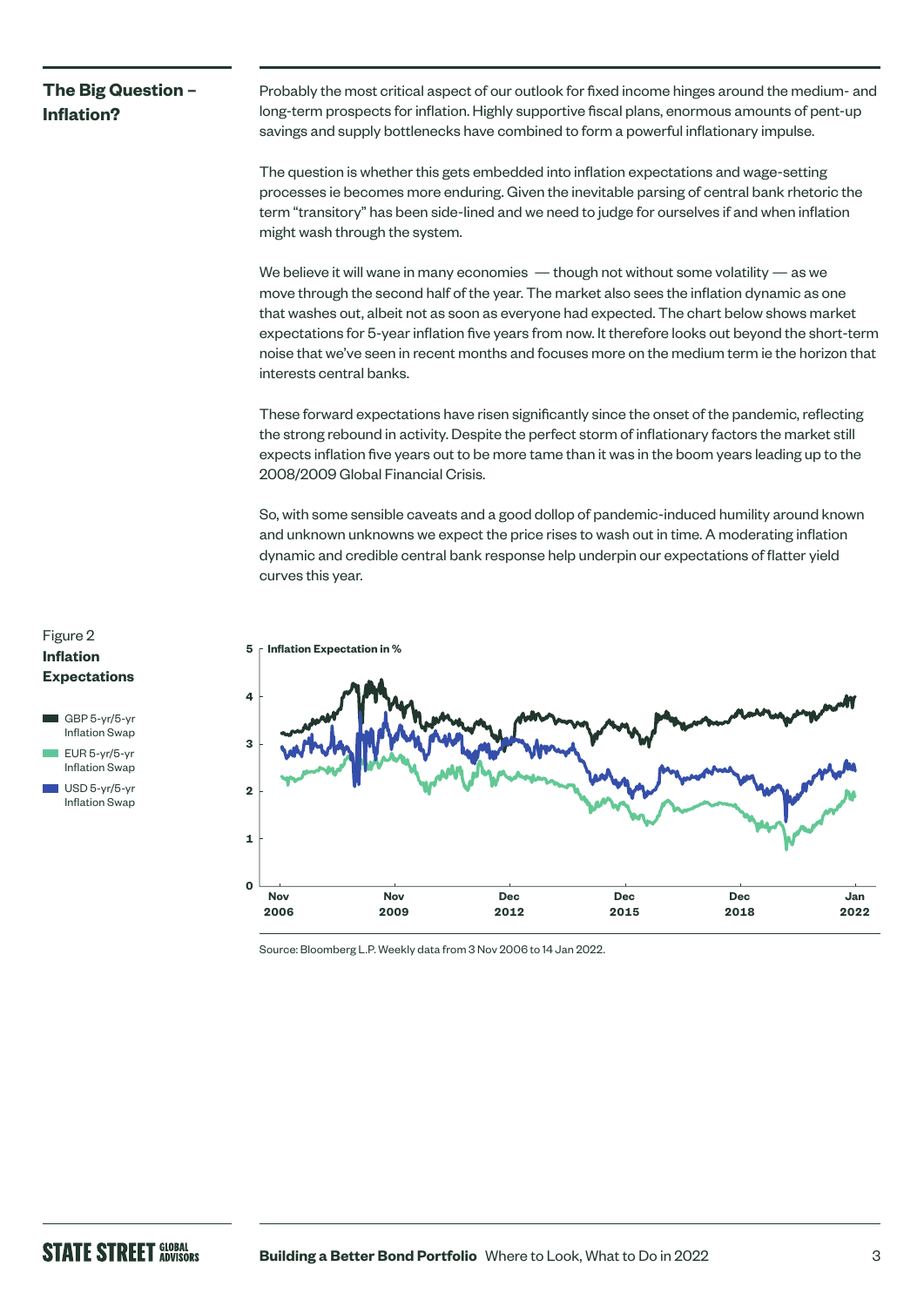#### **So, Where to Go?**

Where does this leave today's bond investors? We see a number of options for those wishing to escape the low yields that are still so much the norm in the traditional bond hunting grounds of domestic sovereigns.

#### Option 1 US and further afield for Treasury

The first option for European investors is to take advantage of the improving yield on offer in the US and elsewhere by going global with part of their treasury allocation. Of course a global exposure brings currency risk too. For sterling-based investors hedging costs are very modest at present (see chart, hedging USD is the dominant hedging cost in a global treasury exposure).

Euro and Swiss-based investors face a much improved cost profile but need to be mindful of how the coming rate cycle might reverse the favourable trend in hedging costs of recent years and thereby chip away at the additional yield in a global allocation.

For US investors, a global treasury exposure has limited appeal given the significantly lower yields in the eurozone and Japan. However, Australian and Canadian yields are certainly comparable to domestic Treasury yields and a global exposure will provide access to a modest degree of diversification across yield curves and central bank policy developments.

#### Figure 3 **Estimated Annualised Hedging Cost of US\$ for Sterling, Euro Yen and Swiss Investors**





Source: Bloomberg L.P., State Street Global Advisors calculations. Annualised cost of hedging US dollar exposure using month end spot and forward currency rates from 31 Dec 2016 to 31 Dec 2021.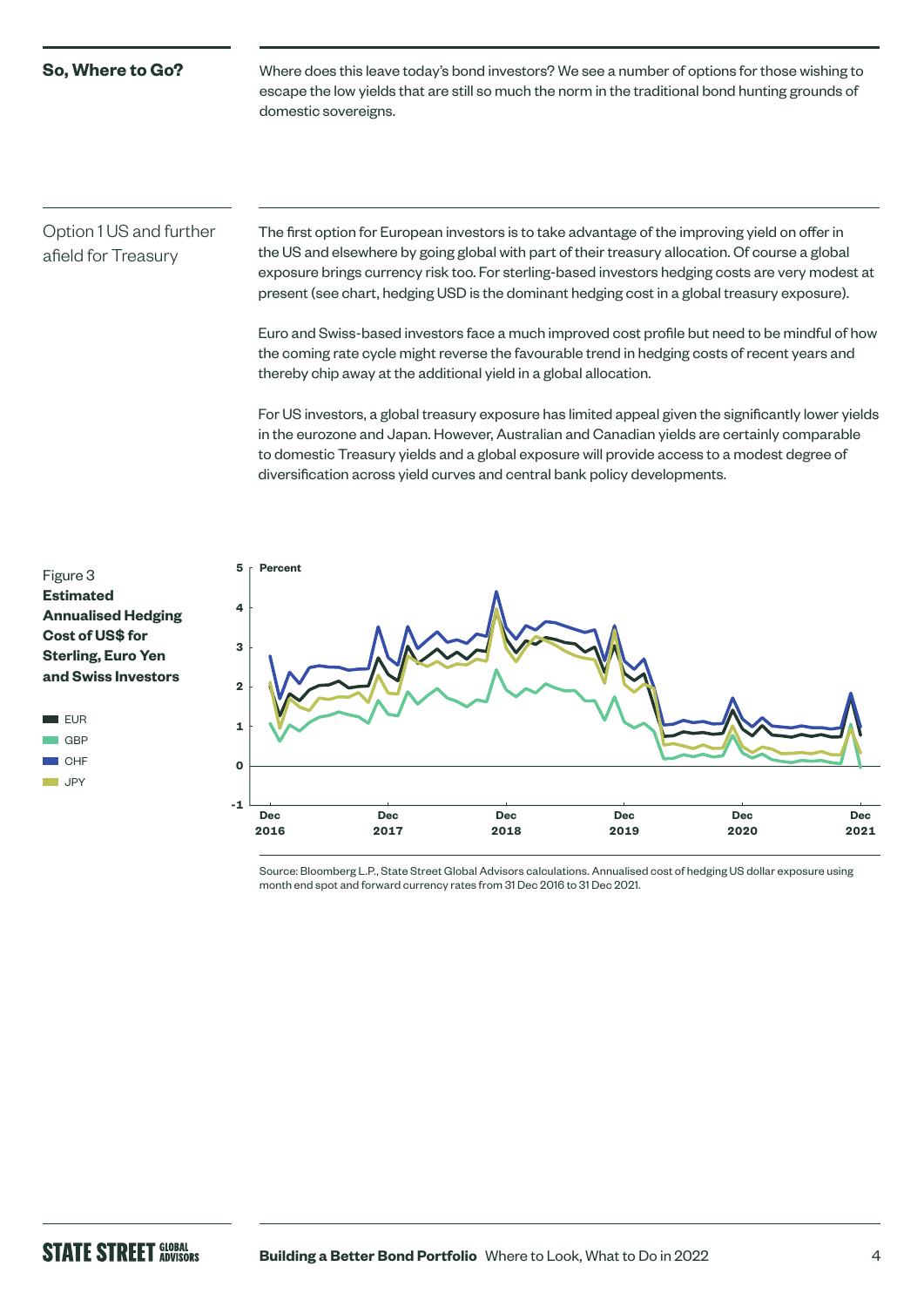### Option 2 Investment Grade Credit

For many, the first step away from sovereign debt is often investment grade (IG) credit. While spreads here have been compressed significantly they still offer an incremental lift in return versus sovereign debt against a backdrop of improving fundamentals.

We are not necessarily looking for further compression — we believe tight spreads can be sustained as long as credit fundamentals continue in the right direction: robust earnings growth is bringing leverage ratios back towards pre-Covid levels (see chart) while a pickup in revenue growth is supporting high profit margins.

#### Figure 4 **Improving Fundamentals Bode Well for US Corporate Bonds**

Gross Leverage **Net Leverage** 



Source: Bank of America, as of 30 Sep 2021. Data represent median values for the broad universe of US investment grade non-financial issuers.

The improvement in fundamentals is an important point as the investment grade realm has seen a gradual deterioration in credit quality over time. Ten years ago BBB-rated issuers typically comprised between 27% and 40% of the index, whereas today they make up approximately 50% of the investment universe.

Most investors in investment grade credit prefer to stick to their domestic currency — which is understandable given the additional risk of foreign currency exposure. This does however reduce the opportunity set and diversification potential and some, sterling investors in particular, may forgo little in capturing the wider set and hedging a US dollar-denominated corporate bond exposure.

#### Figure 5 **Yield Spread on EUR, GBP and USD Investment Grade Corporate Debt**





 GBP Corporate Bond Spread



Source: Bloomberg L.P. Data from 31 Dec 2011 to 31 Dec 2021.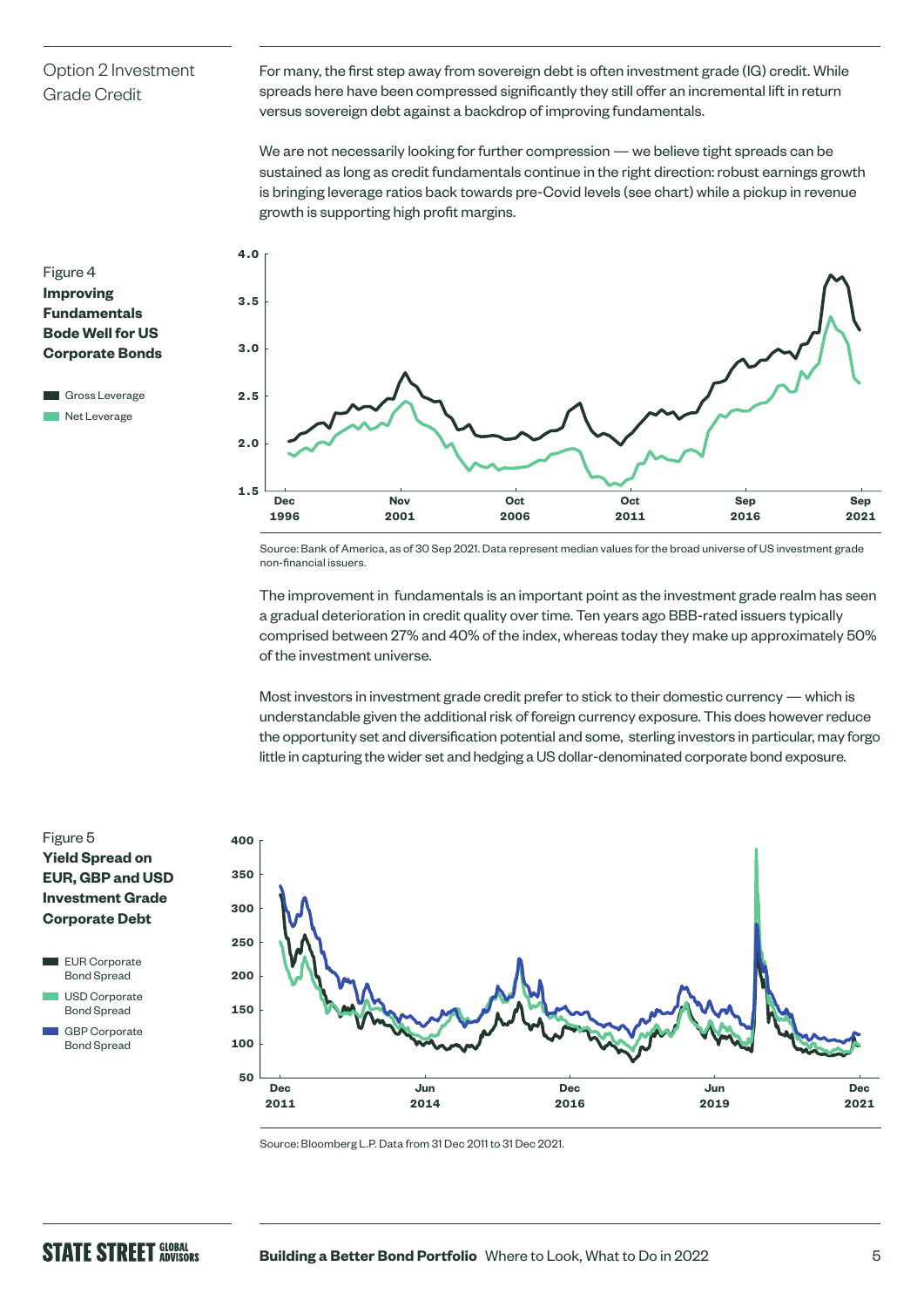Option 3 High Yield While investment grade credit is currently all about an incremental yield benefit, some investors need to raise their fixed income returns more meaningfully. High yield debt can help and is again a beneficiary of the same improving fundamentals noted above — of course much of this has already been priced in and spreads are no longer generous.

> Euro high yield currently offers a yield of over 3.0% while its global counterpart offers 5% yield. Ironically, high yield debt is becoming a victim of its own success as rising stars (former high yield issuers upgraded to investment grade and therefore leaving the HY universe) outpace fallen angels. High yield debt will therefore become lower quality and higher yielding, everything else being equal. This needs to be placed in the context of an improving macroeconomic landscape and credit fundamentals.

# Option 4 Emerging Market Debt

We started this note with a look at developed markets and the anticipated curve flattening as their central banks unwind their extreme policy settings. Many emerging market (EM) central banks have taken several steps already on the rate normalisation pathway and are arguably well ahead of their advanced economy counterparts. Brazil, Mexico and Russia are among some of the bigger issuers of local currency debt that have raised policy rates considerably (more than 7 percentage points in Brazil's case) in 2021 in response to building inflationary pressures. Not for the faint hearted!

Last year was also a good reminder of the headline risk that goes along with the idiosyncrasies of emerging markets. Whether it's the travails of Evergrande or the severe loss of confidence in Turkey's currency — both are salutary reminders of the risks that investors need to appreciate and embrace as they look to add yield. Covid also has the potential to cause greater disruption in some emerging nations so expect more headline risk along the way. But for those who accept these challenges there are rewards and some significant merits in an EM debt exposure.

Credit fundamentals such as gross government debt/GDP are on average in a significantly better starting position versus advanced economies. Growth doesn't face the same demographic headwind noted above for their advanced counterparts.

Local currency EM debt now offers a yield of over 5.75% — a compelling yield for a market dominated (around 80%) by investment grade issues. The other point to watch in local currency EM debt is the fair value of the currency exposures. Currency movements (often a stress release valve) explain much of the short-term volatility and can — when picked up below fair value — add a welcome tailwind to the whole proposition. As can be seen below, the basket of EM currencies is currently below fair value.



Source: JP Morgan, Bloomberg L.P., State Street Global Advisors calculations. As at 31 Dec 2021.

Figure 6 **EM Local Currency Fair Value for Euro Investors**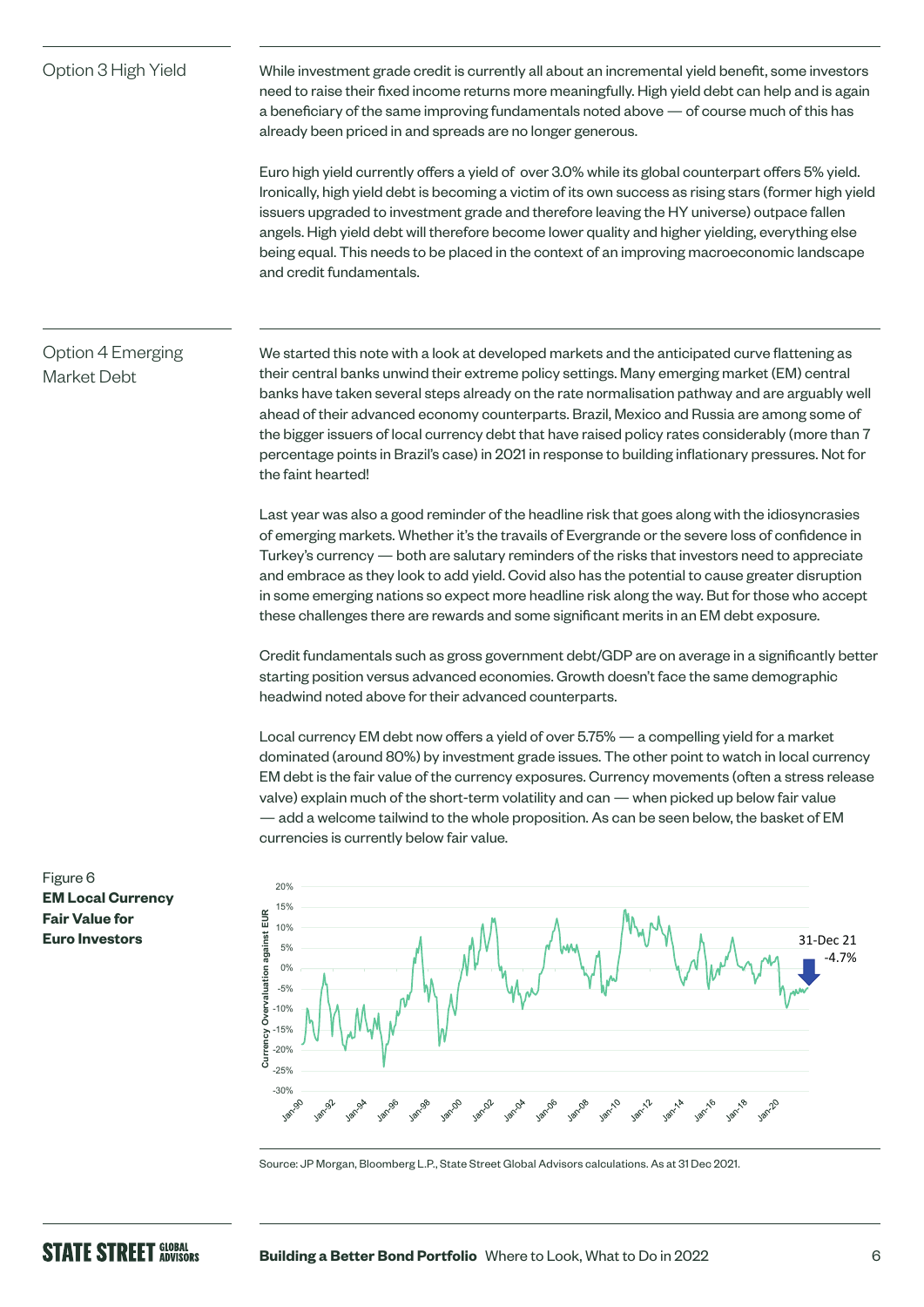#### Option 5 China

Among emerging markets China deserves special mention for a few reasons. The very nature of its economy, political structures and deep resources means it can set a much more independent monetary and fiscal policy than many other emerging economies. As China's economy slows down and transitions to a broader base those resources and policy levers will be very helpful. Those attributes make it a welcome and complementary addition to an investor's bond portfolio. The greatly improved access and sheer size of China's domestic bond market has prompted the question for many investors of whether or not to have a standalone allocation to Chinese bonds.

In the current yield environment Chinese bonds provide an attractive yield pick-up for European bond investors (with a similar credit rating to the Euro Aggregate exposure) while also offering diversification benefits given their low correlation to other key exposures (see table below).

The question of a hedged or unhedged yuan exposure is important. Euro-based investors who can bear the short-term currency volatility should consider an unhedged exposure to take full advantage of the additional yield and diversification benefits. Those more risk-sensitive euro investors may wish to hedge the yuan exposure and still enjoy the expected diversification benefits albeit with reduced return.

|                                                  | China<br><b>Treasury</b><br>and Policy<br><b>Banks</b> | <b>Euro</b><br><b>Aggregate</b> | Global<br><b>Aggregate</b> | <b>US</b><br><b>Aggregate</b> | <b>Sterling</b><br><b>Aggregate</b> | <b>Japanese</b><br><b>Aggregate</b> |
|--------------------------------------------------|--------------------------------------------------------|---------------------------------|----------------------------|-------------------------------|-------------------------------------|-------------------------------------|
| <b>China Treasury and</b><br><b>Policy Banks</b> | 1.00                                                   | 0.12                            | 0.81                       | 0.88                          | 0.48                                | 0.63                                |
| <b>Euro Aggregate</b>                            | 0.12                                                   | 1.00                            | 0.47                       | 0.30                          | 0.36                                | 0.29                                |
| <b>Global Aggregate</b>                          | 0.81                                                   | 0.47                            | 1.00                       | 0.95                          | 0.62                                | 0.85                                |
| <b>US Aggregate</b>                              | 0.88                                                   | 0.30                            | 0.95                       | 1.00                          | 0.57                                | 0.71                                |
| <b>Sterling Aggregate</b>                        | 0.48                                                   | 0.36                            | 0.62                       | 0.57                          | 1.00                                | 0.35                                |
| <b>Japanese Aggregate</b>                        | 0.63                                                   | 0.29                            | 0.85                       | 0.71                          | 0.35                                | 1.00                                |

Source: Bloomberg L.P., SSGA. As at 30 Jun 2021. Correlations based on monthly returns unhedged in euro from 31 Jul 2004 to 30 Jun 2021.

Figure 7 **Correlation Matrix of China versus Key Exposures**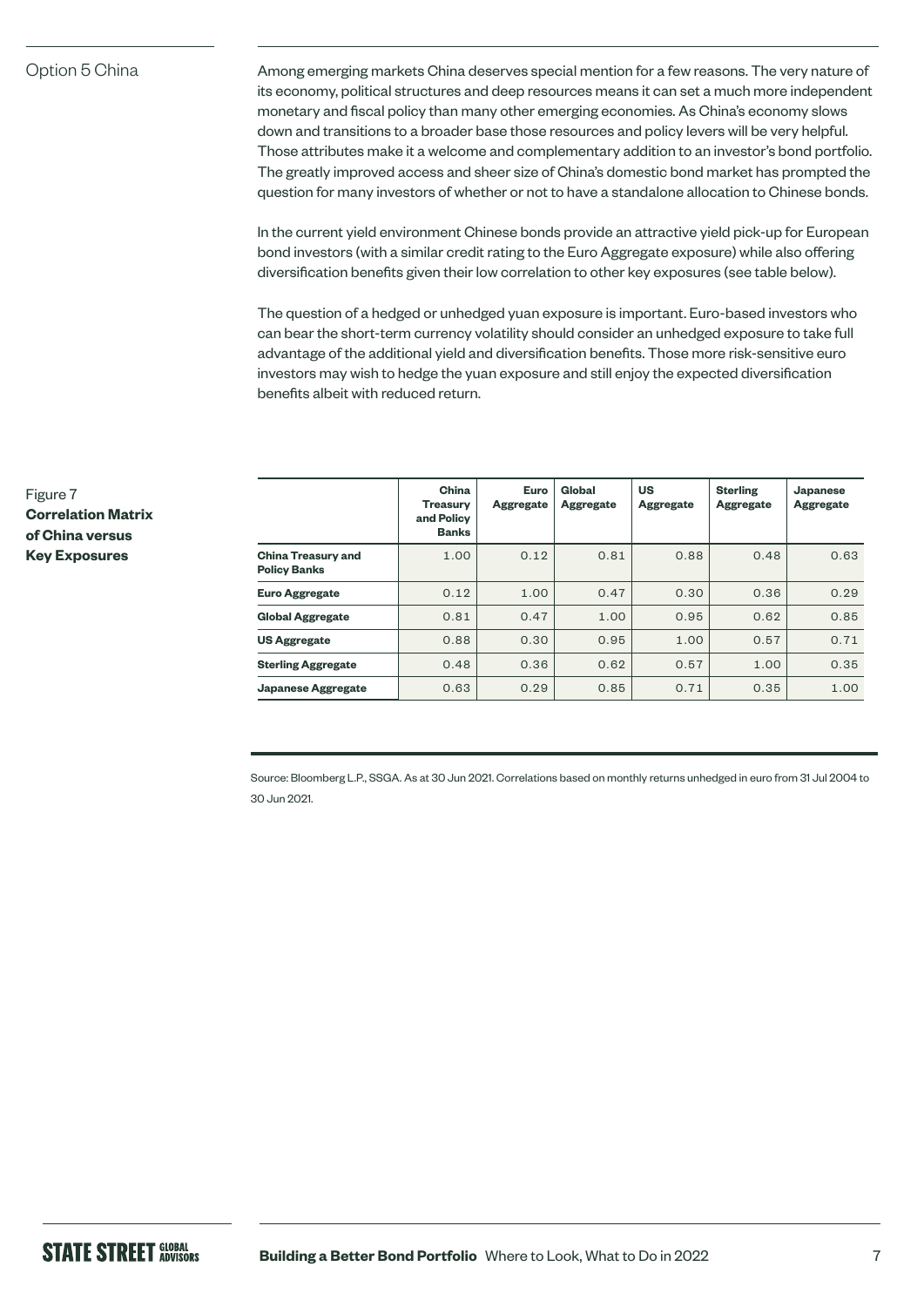**The 2022 Game Plan** While flatter yield curves will help in the coming year they're unlikely to lift portfolio yields meaningfully — clients still need to look beyond their domestic sovereign markets. Global sovereign and investment grade credit are a good place to add incremental yield depending on currency hedging dynamics.

> For a more significant impact high yield and emerging market debt are worthy of attention. We don't necessarily expect spread compression in high yield but improved fundamentals should support ongoing spread capture. Emerging market sovereign debt is arguably further along the cycle offering attractive yields and the potential of a tailwind in currencies trading below their fair value.

A dedicated exposure to China is an obvious one to consider within the EM realm. Not for every fixed income investor but for those with the risk budget and headline tolerance it can offer a favourable risk-reward profile and yield pick-up.

Lastly, given today's prevailing investment ethos and clear regulatory positioning, it's a very short-sighted investor who's not eyeing at least some allocation that captures ESG and climate matters in their bond portfolio.



#### **Further Reading**

[Chinese Bonds: Enhancing a European Fixed Income Portfolio](https://www.ssga.com/ic/insights/chinese-bonds-enhancing-a-european-fixed-income-portfolio)

[China Fixed Income: Weighing Opportunities as Access Improves](https://www.ssga.com/ic/insights/china-fixed-income-weighing-opportunities-as-access-improves)

[The Case for Global High Yield: Why now? Why Indexing?](https://www.ssga.com/ic/insights/fixed-income-case-for-high-yield)